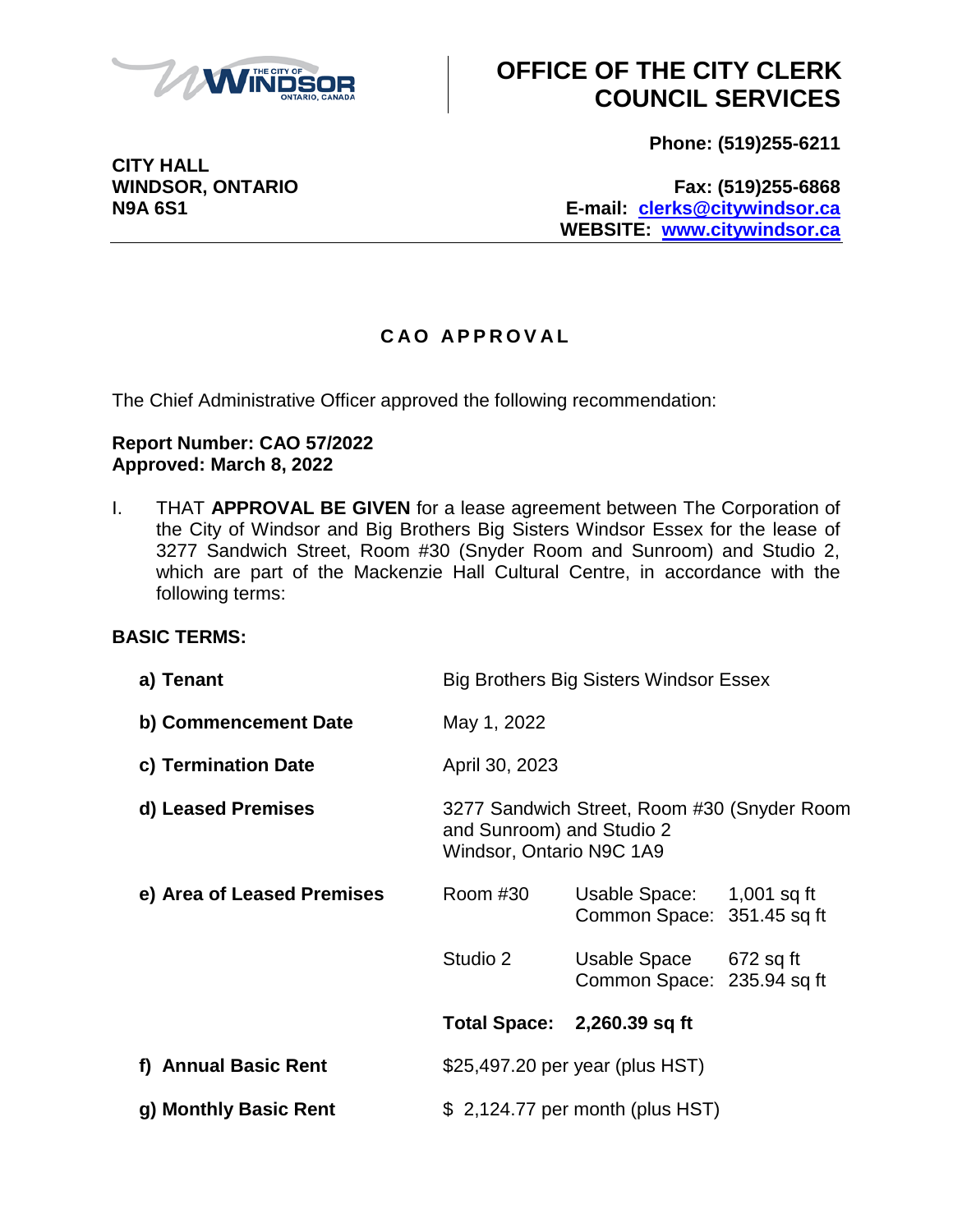

**Phone: (519)255-6211**

**WINDSOR, ONTARIO Fax: (519)255-6868 N9A 6S1 E-mail: [clerks@citywindsor.ca](mailto:clerks@citywindsor.ca) WEBSITE: [www.citywindsor.ca](http://www.citywindsor.ca/)**

| h) Security Deposit    | None                                                                                                                                                                                                                                                                                                                                                                                                          |  |  |
|------------------------|---------------------------------------------------------------------------------------------------------------------------------------------------------------------------------------------------------------------------------------------------------------------------------------------------------------------------------------------------------------------------------------------------------------|--|--|
| i) Land Taxes          | Included in gross rent                                                                                                                                                                                                                                                                                                                                                                                        |  |  |
| j) Utilities           | Included in gross rent                                                                                                                                                                                                                                                                                                                                                                                        |  |  |
| k) Permitted Use       | Office / Meeting Space / File Storage Space                                                                                                                                                                                                                                                                                                                                                                   |  |  |
| I) Insurance           | <b>General Liability Insurance</b><br>Minimum Limit \$2,000,000<br>Tenant's Legal Liability Insurance<br>Minimum Limit \$300,000<br>The Corporation of the City of Windsor to be<br>listed as an additional insured, include cross<br>liability and 30 days' notice of cancellation                                                                                                                           |  |  |
| m)Overholding Rental   | \$4,249.53, per month, plus HST                                                                                                                                                                                                                                                                                                                                                                               |  |  |
| n) Renewal             | One (1) year option to renew upon mutual<br>consent and on the same terms and conditions,<br>save and except rent                                                                                                                                                                                                                                                                                             |  |  |
| o) Guarantor           | None                                                                                                                                                                                                                                                                                                                                                                                                          |  |  |
| p) Special Provisions: | Tenant shall comply with the most up-to-date<br>regulations in place under the Emergency<br>Management and Civil Protection Act, as<br>amended from time to time, regardless of the<br>frequency of such amendments. Tenant shall<br>also comply with any guidelines and best<br>practices issued by the Province of Ontario or<br>any other governing body in relation to limiting<br>the spread of COVID-19 |  |  |
|                        | acknowledges<br>Tenant<br>and<br>assumes<br>responsibility for complying with the Reopening<br>Ontario (A Flexible Response to COVID-19)<br>Act, 2020, S.O. 2020, c. 17, as may be                                                                                                                                                                                                                            |  |  |

**CITY HALL<br>WINDSOR, ONTARIO**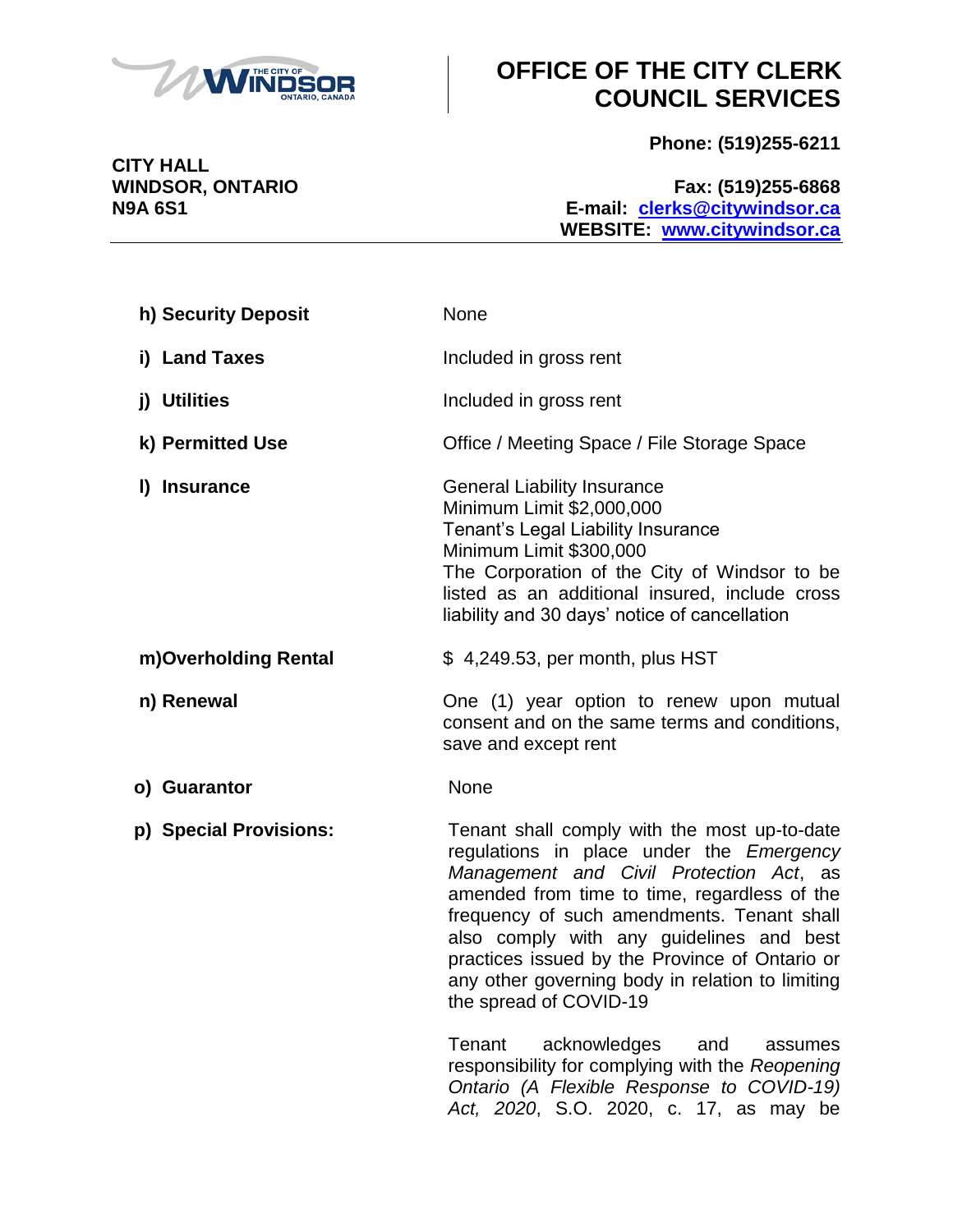

**Phone: (519)255-6211**

**WINDSOR, ONTARIO Fax: (519)255-6868 N9A 6S1 E-mail: [clerks@citywindsor.ca](mailto:clerks@citywindsor.ca) WEBSITE: [www.citywindsor.ca](http://www.citywindsor.ca/)**

> amended from time to time, and all regulations, rules, and orders issued thereunder, including, without limitation, any masking requirements, physical distancing requirements, capacity limits, and proof of vaccination requirements (the "**COVID Rules**"). Tenant further agrees to indemnify and hold harmless The Corporation of the City of Windsor from any and all liability, fines, loss, claims, demands, costs and expenses arising in any way from any failure to comply with the COVID Rules

The parking lot located south of the Mackenzie Hall Cultural Centre is not owned by the City, nor does it form part of the Leased Premises or Mackenzie Hall lands. Tenant acknowledges that said parking lot may not be available for use by the patrons and tenants of Mackenzie Hall in the future

II. THAT the Chief Administrative Officer and City Clerk **BE AUTHORIZED** to sign a Lease Agreement, to be satisfactory in form to the City Solicitor, in content to the Lease Administrator and the Executive Director of Recreation and Culture, and in financial content to the City Treasurer.

> Report Number: CAO 57/2022 Clerk's File: APM/14321

*Anna Ciacelli*

Deputy City Clerk/Supervisor of Council Services March 10, 2022

Department Distribution

| Lease Administrator                                   |  |  |  |  |
|-------------------------------------------------------|--|--|--|--|
| <b>Manager of Real Estate Services</b>                |  |  |  |  |
| Commissioner, Legal & Legislative                     |  |  |  |  |
| <b>Services</b>                                       |  |  |  |  |
| <b>Executive Director of Recreation &amp; Culture</b> |  |  |  |  |

**CITY HALL**